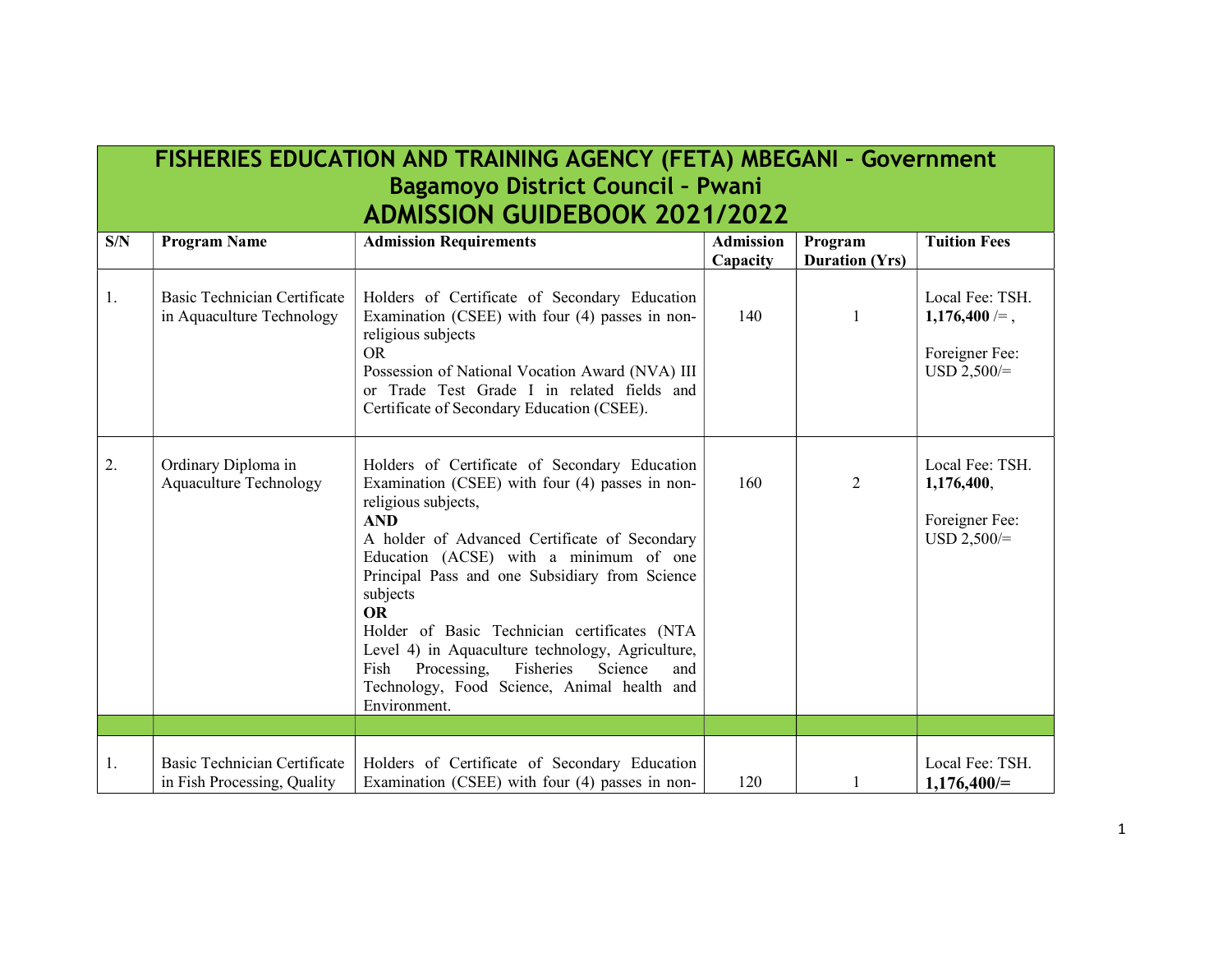|    | Assurance and Marketing                                                                                                 | religious subjects; including three passes in<br>Science subjects (i.e. Biology, Chemistry, Physics,<br>Mathematics, Geography, History, Information and<br>Studies,<br>Engineering<br>Computer<br>science,<br>Agriculture science, Home Economics, Food<br>Science and Nutrition)<br><b>OR</b><br>Possession of National Vocation Award (NVA) III<br>or Trade Test Grade I in related fields and<br>Certificate of Secondary Education (CSE).                                                                                                                                                                                                                    |     |                | Foreigner Fee:<br>$USD 2,500/=$                                     |
|----|-------------------------------------------------------------------------------------------------------------------------|-------------------------------------------------------------------------------------------------------------------------------------------------------------------------------------------------------------------------------------------------------------------------------------------------------------------------------------------------------------------------------------------------------------------------------------------------------------------------------------------------------------------------------------------------------------------------------------------------------------------------------------------------------------------|-----|----------------|---------------------------------------------------------------------|
| 2. | Ordinary Diploma in Fish<br>Processing, Quality<br>Assurance and Marketing                                              | Holders of Certificate of Secondary Education<br>Examination (CSEE) with four (4) passes in non-<br>religious subjects;<br><b>AND</b><br>Possession of Basic Technician Certificate (NTA<br>Level 4) in Aquaculture Technology; Fish<br>Processing, Quality Assurance and Marketing;<br>Animal Health and Production; Fisheries Science<br>and Technology; Fisheries Management and<br>Technology; Agriculture Production; General<br>Agriculture; Human Nutrition; Environmental<br>Science<br><b>OR</b><br>Holders of Advanced Certificate of Secondary<br>Education Examination (ACSEE) with one<br>Principle pass in Science Subjects and Subsidiary<br>Pass. | 140 | $\overline{2}$ | Local Fee: TSH.<br>$1,176,400 =$<br>Foreigner Fee:<br>$USD 2,500/=$ |
|    |                                                                                                                         |                                                                                                                                                                                                                                                                                                                                                                                                                                                                                                                                                                                                                                                                   |     |                |                                                                     |
| 1. | Basic Technician Certificate<br>in Environment and Aquatic<br><b>Resources Management</b><br>(formerly; Environment and | Holders of Certificate of Secondary Education<br>Examination (CSEE) with four (4) passes in non-<br>religious subjects;<br>pass in Geography is<br>compulsory OR                                                                                                                                                                                                                                                                                                                                                                                                                                                                                                  | 120 | 1              | Local Fee: TSH.<br>$1,176,400 =$<br>Foreigner Fee:                  |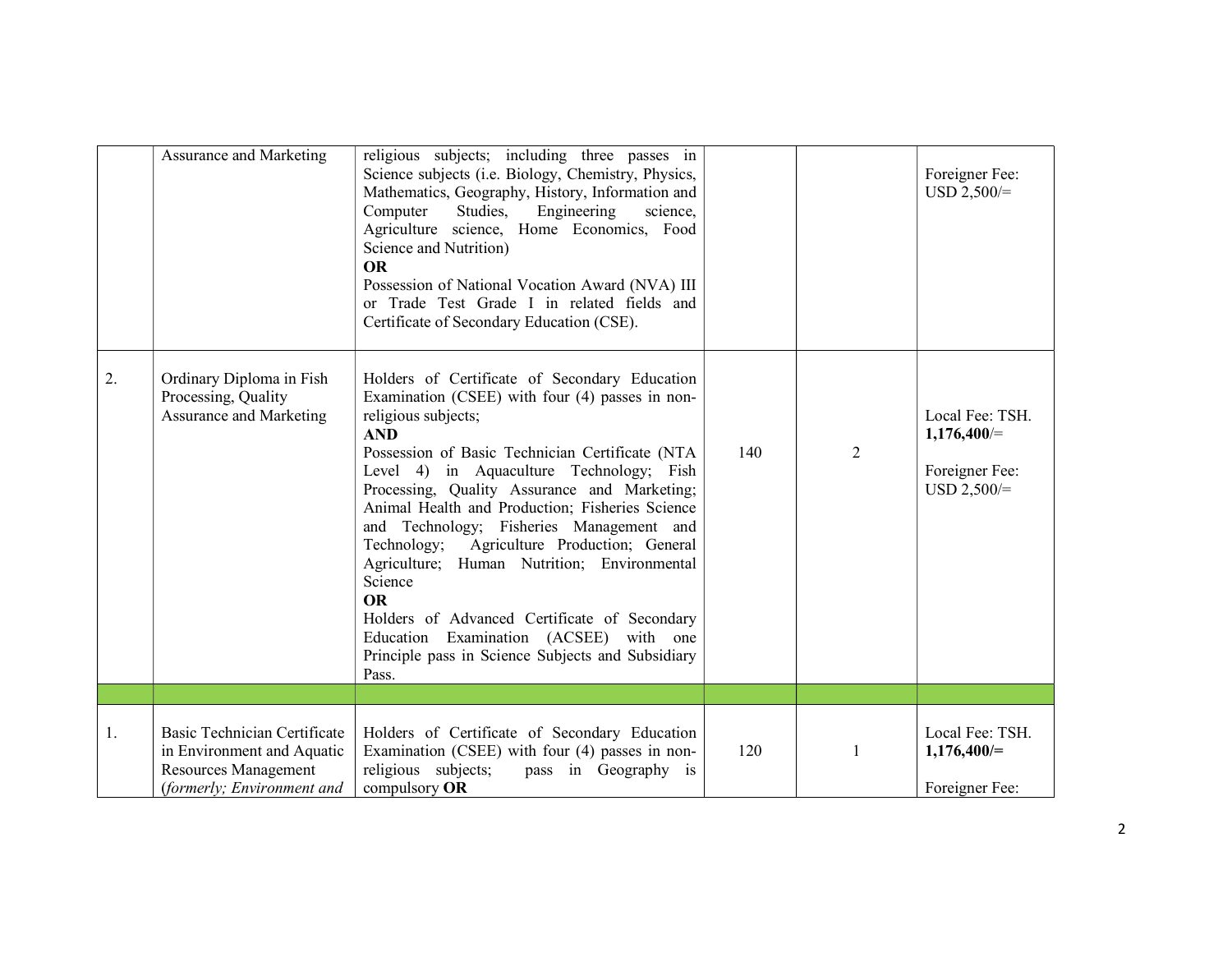|    | <b>Coastal Resources</b><br>Management)                                                                                                                 | Possession of National Vocation Award (NVA) III<br>or Trade Test Grade I in related fields and<br>Certificated of Secondary Education (CSEE).                                                                                                                                                                                                                                                                                                                                                                                                                                                                                                                     |     |                | $USD 2,500/=$                                                         |
|----|---------------------------------------------------------------------------------------------------------------------------------------------------------|-------------------------------------------------------------------------------------------------------------------------------------------------------------------------------------------------------------------------------------------------------------------------------------------------------------------------------------------------------------------------------------------------------------------------------------------------------------------------------------------------------------------------------------------------------------------------------------------------------------------------------------------------------------------|-----|----------------|-----------------------------------------------------------------------|
| 2. | Ordinary Diploma in<br><b>Environment</b> and Aquatic<br>Resources Management.<br>(formerly; Environment and<br><b>Coastal Resources</b><br>Management) | Holders of Certificate of Secondary Education<br>Examination (CSEE) with four (4) passes in non-<br>religious subjects.<br><b>AND</b><br>Possession of Basic Technician Certificate (NTA<br>Level 4) in Aquaculture Technology; Fish<br>Processing, Quality Assurance and Marketing;<br>Animal Health and Production; Fisheries Science<br>and Technology; Fisheries Management and<br>Technology; Agriculture Production; General<br>Agriculture; Human Nutrition; Environmental<br>Science<br><b>OR</b><br>Holders of Advanced Certificate of Secondary<br>Education Examination (ACSEE) with one<br>Principle pass in Science Subjects and Subsidiary<br>Pass. | 140 | $\overline{2}$ | Local Fee: TSH.<br>$1,176,400/=$ ,<br>Foreigner Fee:<br>$USD 2,500/=$ |
|    |                                                                                                                                                         |                                                                                                                                                                                                                                                                                                                                                                                                                                                                                                                                                                                                                                                                   |     |                |                                                                       |
| 1. | Basic Technician Certificate<br>in Masterfisherman                                                                                                      | Holders of Certificate of Secondary Education<br>Examination (CSEE) with four (4) passes in non-<br>religious subjects; Passes in Geography is<br>compulsory.<br><b>OR</b><br>Possession of National Vocation Award (NVA) III<br>or Trade Test Grade I in related fields and<br>Certificate of Secondary Education (CSEE).                                                                                                                                                                                                                                                                                                                                        | 60  | 1              | Local Fee: TSH.<br>$1,176,400 =$ ,<br>Foreigner Fee:<br>$USD 2,500/=$ |
|    |                                                                                                                                                         |                                                                                                                                                                                                                                                                                                                                                                                                                                                                                                                                                                                                                                                                   |     |                |                                                                       |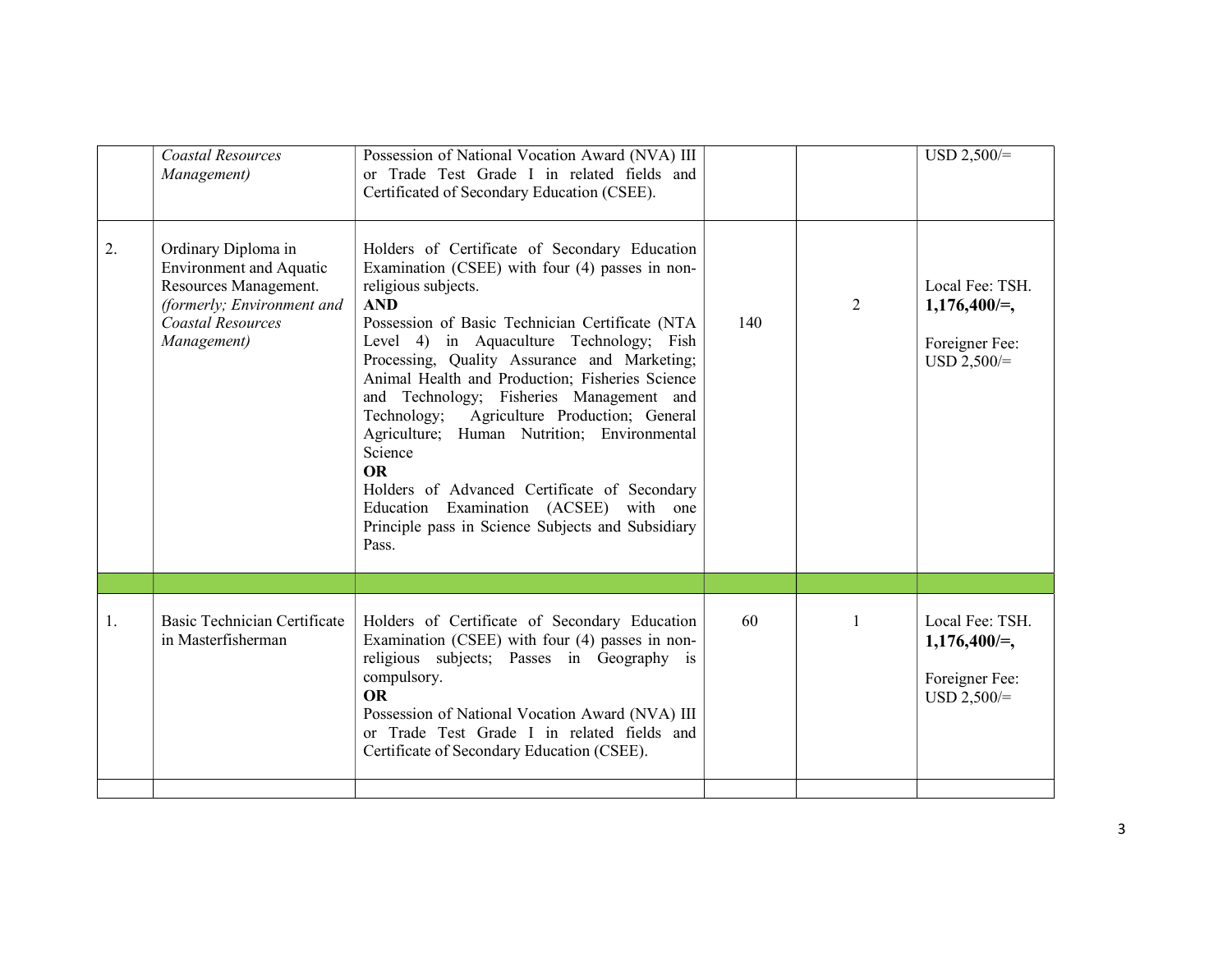| 2. | Ordinary Diploma in<br>Masterfisherman                                      | Holders of Certificate of Secondary Education<br>Examination (CSEE) with four (4) passes in non-<br>religious subjects. Passes in Geography is<br>compulsory;<br><b>AND</b><br>Possession of Basic Technician Certificate (NTA<br>Level 4) in Aquaculture Technology; Fish<br>Processing, Quality Assurance and Marketing;<br>Animal Health and Production; Fisheries Science<br>and Technology; Fisheries Management and<br>Technology; Agriculture Production; General<br>Agriculture; Human Nutrition; Environmental<br>Science, Environment and Aquatic Resources<br>Management.<br><b>OR</b><br>Holders of Advanced Certificate of Secondary<br>Education Examination (ACSEE) with one<br>Principle pass in Science Subjects and Subsidiary<br>Pass. | 80 | 2 | Local Fee: TSH.<br>$1,176,400 =$ ,<br>Foreigner Fee:<br>$USD 2,500/=$ |
|----|-----------------------------------------------------------------------------|-----------------------------------------------------------------------------------------------------------------------------------------------------------------------------------------------------------------------------------------------------------------------------------------------------------------------------------------------------------------------------------------------------------------------------------------------------------------------------------------------------------------------------------------------------------------------------------------------------------------------------------------------------------------------------------------------------------------------------------------------------------|----|---|-----------------------------------------------------------------------|
|    |                                                                             |                                                                                                                                                                                                                                                                                                                                                                                                                                                                                                                                                                                                                                                                                                                                                           |    |   |                                                                       |
| 1. | Basic Technician Certificate<br>in Marine and Refrigeration<br>Engineering. | Holders of Certificate of Secondary Education<br>Examination (CSEE) with four (4) passes in non-<br>religious subjects; Passes in Mathematics is<br>compulsory.<br><b>OR</b><br>Possession of National Vocation Award (NVA) III<br>or Trade Test Grade I in related fields and<br>Certificate of Secondary Education (CSEE).                                                                                                                                                                                                                                                                                                                                                                                                                              | 60 | 1 | Local Fee: TSH.<br>$1,176,400/=$ ,<br>Foreigner Fee:<br>$USD 2,500/=$ |
| 2. | Ordinary Diploma in Marine<br>and Refrigeration<br>Engineering.             | Holders of Certificate of Secondary Education<br>Examination (CSEE) with four (4) passes in non-<br>religious subjects. Passes in Mathematics is<br>compulsory.                                                                                                                                                                                                                                                                                                                                                                                                                                                                                                                                                                                           | 80 | 2 | Local Fee: TSH.<br>$1,176,400 =,$                                     |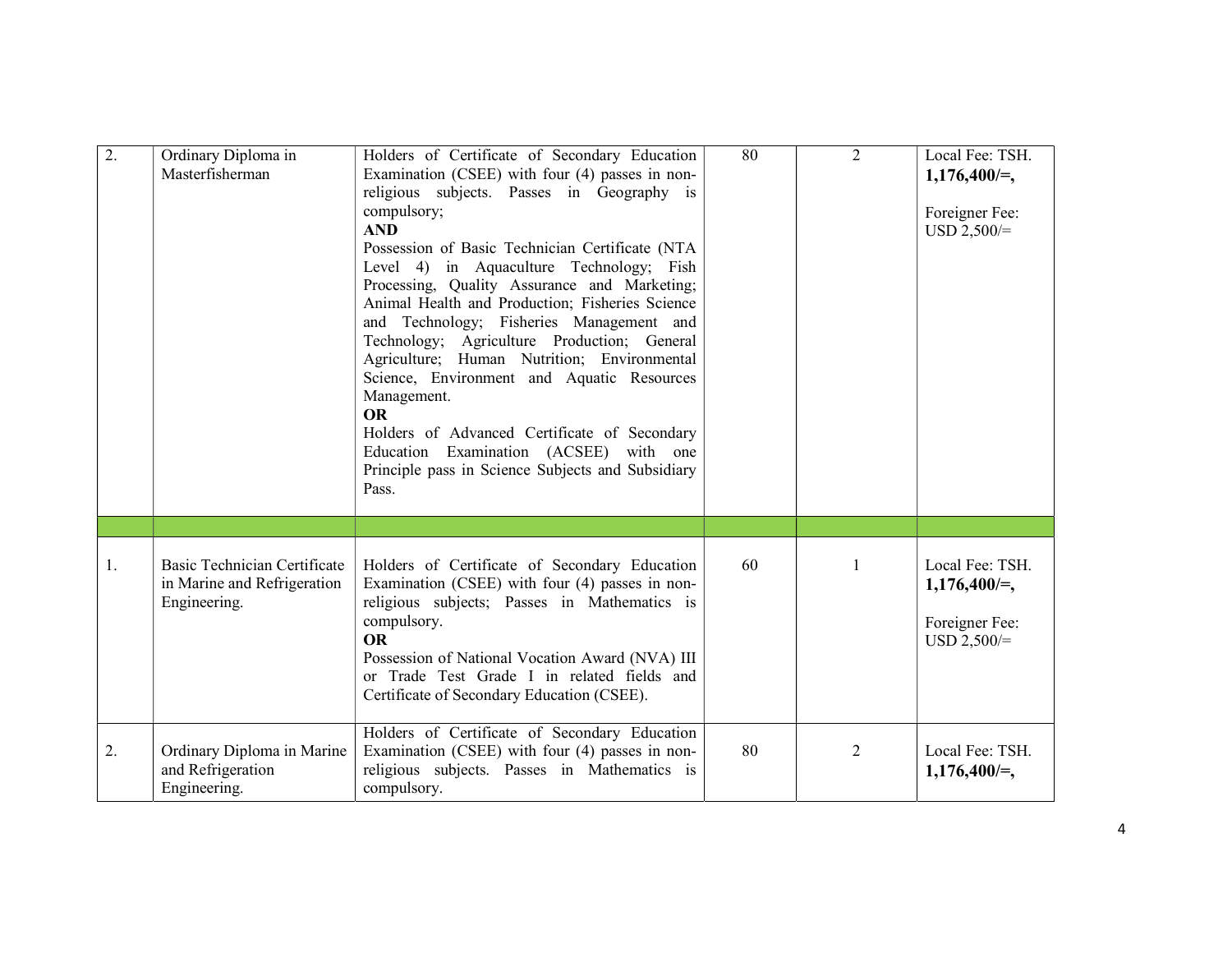|    |                                                                   | <b>AND</b><br>Possession of Basic Technician Certificate (NTA<br>Level 4) in Marine and Refrigeration Engineering;<br>Computing<br>Information<br>Technology;<br>and<br>Computer Science; Locomotive<br>Engineering;<br>Electronic and Telecommunications.<br><b>OR</b><br>Holders of Advanced Certificate of Secondary<br>Education Examination (ACSEE) with one<br>Principle pass in Science Subjects and Subsidiary<br>Pass.                                                                                                                                                                                                                                                                                                                                                                                                                                                                                                                                                                                                                                    |    |   | Foreigner Fee:<br>$USD 2,500/=$                                     |
|----|-------------------------------------------------------------------|--------------------------------------------------------------------------------------------------------------------------------------------------------------------------------------------------------------------------------------------------------------------------------------------------------------------------------------------------------------------------------------------------------------------------------------------------------------------------------------------------------------------------------------------------------------------------------------------------------------------------------------------------------------------------------------------------------------------------------------------------------------------------------------------------------------------------------------------------------------------------------------------------------------------------------------------------------------------------------------------------------------------------------------------------------------------|----|---|---------------------------------------------------------------------|
| 1. | Higher Diploma in Aqua-<br>Food Business Management<br>Technology | Holders of Certificate of Secondary Education<br>Examination (CSEE) with four (4) passes in non-<br>religious subjects; AND Possession of Diploma<br>(NTA Level 6) in Aquaculture Technology; Fish<br>Processing, Quality Assurance and Marketing;<br>Animal Health and Production; Fisheries Science<br>and Technology; Fisheries Management and<br>Technology; Agriculture Production; General<br>Agriculture; Agribusiness; Human Nutrition;<br>Environmental Science; Marine Engineering and<br>Refrigeration;<br>Information<br>Computing<br>and<br>Technology; Computer Science;<br>Locomotive<br>Engineering; Electronic and Telecommunications;<br>Environmental<br>and<br>Coastal<br>Resources<br>Management and related fields of study with an<br>average of "B" or GPA of 3.0 OR Holders of<br>Advanced Certificate of Secondary Education<br>Examination (ACSEE) with two (2) passes in<br>Science subjects (i.e. Biology, Chemistry, Physics,<br>Mathematics, Geography, History, Information and<br>Computer<br>Studies,<br>Engineering<br>Science, | 40 | 1 | Local Fee: TSH.<br>$1,200,000/=$<br>Foreigner Fee:<br>$USD 3,000/=$ |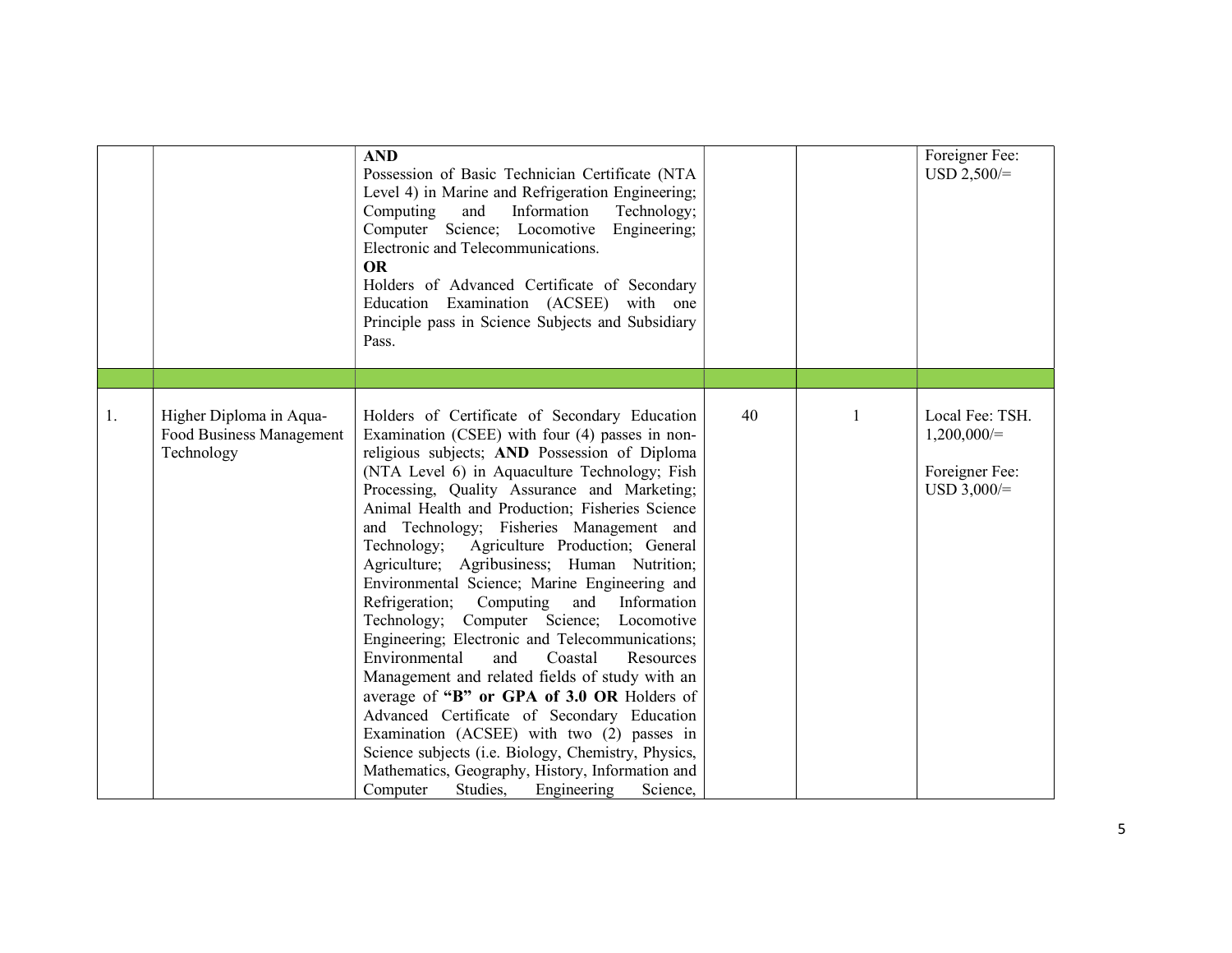|    |                                                                   | Agriculture science and Nutrition)<br>or its<br>equivalent. The sum of points from at least two<br>subjects (all passed at the same sitting), should<br>not be less than 4.0 points of the NECTA<br>grading system $(A=5, B=4, C=3, D=2, E=1)$ .                                                                                                                                                                                                                                                                                                                                                                                                                                                                                                                                                                                                                                                                                                                                                                                                |    |                |                                                                       |
|----|-------------------------------------------------------------------|-------------------------------------------------------------------------------------------------------------------------------------------------------------------------------------------------------------------------------------------------------------------------------------------------------------------------------------------------------------------------------------------------------------------------------------------------------------------------------------------------------------------------------------------------------------------------------------------------------------------------------------------------------------------------------------------------------------------------------------------------------------------------------------------------------------------------------------------------------------------------------------------------------------------------------------------------------------------------------------------------------------------------------------------------|----|----------------|-----------------------------------------------------------------------|
| 2. | Bachelor in Aqua-Food<br><b>Business Management</b><br>Technology | Holders of Certificate of Secondary Education<br>Examination (CSEE) with four (4) passes in non-<br>religious subjects; AND Possession of Diploma<br>(NTA Level 6) in Aquaculture Technology; Fish<br>Processing, Quality Assurance and Marketing;<br>Animal Health and Production; Fisheries Science<br>and Technology; Fisheries Management and<br>Technology; Agriculture Production; General<br>Agriculture; Human Nutrition; Environmental<br>Science; Marine Engineering and Refrigeration;<br>and<br>Information<br>Computing<br>Technology;<br>Computer Science; Locomotive Engineering;<br>Electronic and Telecommunications OR Holders of<br>Advanced Certificate of Secondary Education<br>Examination (ACSEE) with two (2) passes in<br>Science subjects (i.e. Biology, Chemistry, Physics,<br>Mathematics, Geography, History, Information and<br>Computer<br>Studies,<br>Engineering<br>science,<br>Agriculture science and Nutrition); AND<br>Possession of Higher Diploma in Aqua-Food<br><b>Business Management Technology</b> | 40 | $\overline{2}$ | Local Fee: TSH.<br>$1,200,000 =$ ,<br>Foreigner Fee:<br>$USD 3,000/=$ |
|    |                                                                   |                                                                                                                                                                                                                                                                                                                                                                                                                                                                                                                                                                                                                                                                                                                                                                                                                                                                                                                                                                                                                                                 |    |                |                                                                       |
| 1. | Higher Diploma in Fisheries<br>Science and Technology             | Holders of Certificate of Secondary Education<br>Examination (CSEE) with four (4) passes in non-<br>religious subjects; AND Possession of Diploma<br>(NTA Level 6) in Aquaculture Technology; Fish                                                                                                                                                                                                                                                                                                                                                                                                                                                                                                                                                                                                                                                                                                                                                                                                                                              | 40 |                | Local Fee: TSH.<br>$1200,000 =$ ,<br>Foreigner Fee:                   |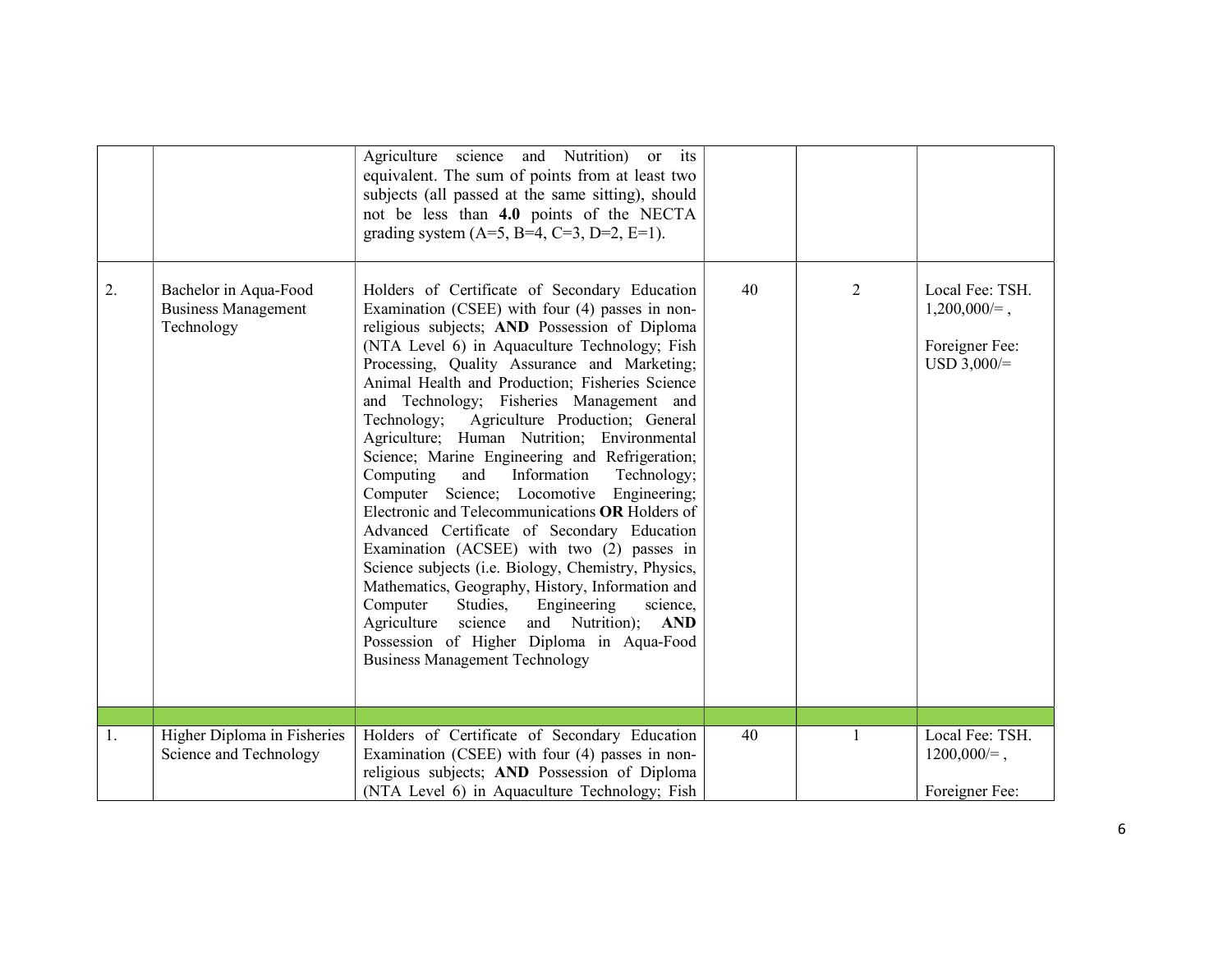|    |                                                 | Processing, Quality Assurance and Marketing;<br>Animal Health and Production; Fisheries Science<br>and Technology; Fisheries Management and<br>Agriculture Production; General<br>Technology;<br>Agriculture; Human Nutrition; Environmental<br>Science; Marine Engineering and Refrigeration;<br>Information<br>Computing<br>and<br>Technology;<br>Computer Science; Locomotive<br>Engineering;<br>Electronic<br>Telecommunications;<br>and<br>Environmental<br>Coastal<br>Resources<br>and<br>Management and related fields of study with an<br>average of "B" or GPA of 3.0 OR Holders of<br>Advanced Certificate of Secondary Education<br>Examination (ACSEE) with two (2) passes in<br>Science subjects (i.e. Biology, Chemistry, Physics,<br>Mathematics, Geography, History, Information<br>and Computer Studies, Engineering Science,<br>Agriculture Science and Nutrition) or its<br>equivalent. The sum of points from at least two<br>subjects (all passed at the same sitting), should<br>not be less than 4.0 points of the NECTA<br>grading system (A=5, B=4, C=3, D=2, E=1). |    |                | $USD 3,000/=$                                                        |
|----|-------------------------------------------------|----------------------------------------------------------------------------------------------------------------------------------------------------------------------------------------------------------------------------------------------------------------------------------------------------------------------------------------------------------------------------------------------------------------------------------------------------------------------------------------------------------------------------------------------------------------------------------------------------------------------------------------------------------------------------------------------------------------------------------------------------------------------------------------------------------------------------------------------------------------------------------------------------------------------------------------------------------------------------------------------------------------------------------------------------------------------------------------------|----|----------------|----------------------------------------------------------------------|
| 2. | Bachelor in Fisheries<br>Science and Technology | Holders of Certificate of Secondary Education<br>Examination (CSEE) with four (4) passes in non-<br>religious subjects; AND Possession of Diploma<br>(NTA Level 6) in Aquaculture Technology; Fish<br>Processing, Quality Assurance and Marketing;<br>Animal Health and Production; Fisheries Science<br>and Technology; Fisheries Management and<br>Technology; Agriculture Production; General<br>Agriculture; Human Nutrition; Environmental<br>Science; Marine Engineering and Refrigeration;<br>Computing<br>and<br>Information<br>Technology;                                                                                                                                                                                                                                                                                                                                                                                                                                                                                                                                          | 40 | $\overline{2}$ | Local Fee: TSH.<br>$1200,000 =$ ,<br>Foreigner Fee:<br>$USD 3,000/=$ |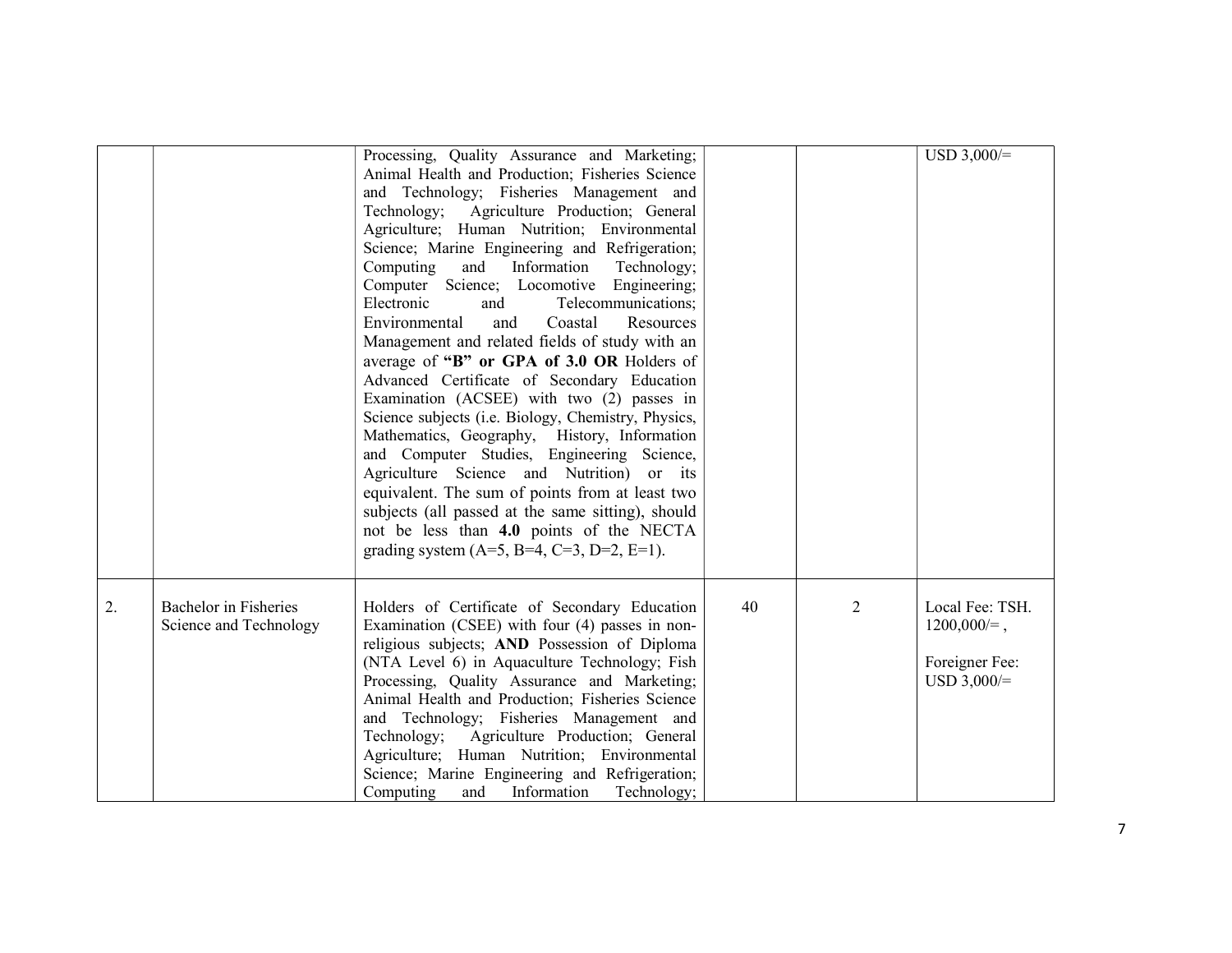|     |                                                                  | Computer Science; Locomotive Engineering;<br>Electronic and Telecommunications OR Holders of<br>Advanced Certificate of Secondary Education<br>Examination (ACSEE) with two (2) passes in<br>Science subjects (i.e. Biology, Chemistry, Physics,<br>Mathematics, Geography, History, Information and<br>Studies,<br>Engineering<br>Computer<br>science,                                                                                                                                     |                              |                                  |                                                                       |
|-----|------------------------------------------------------------------|---------------------------------------------------------------------------------------------------------------------------------------------------------------------------------------------------------------------------------------------------------------------------------------------------------------------------------------------------------------------------------------------------------------------------------------------------------------------------------------------|------------------------------|----------------------------------|-----------------------------------------------------------------------|
|     |                                                                  | Agriculture Science<br>and Nutrition); AND<br>Possession of Higher Diploma in Fisheries Science<br>and Technology.                                                                                                                                                                                                                                                                                                                                                                          |                              |                                  |                                                                       |
|     |                                                                  | <b>FISHERIES EDUCATION AND TRAINING AGENCY (FETA) NYEGEZI - Government</b>                                                                                                                                                                                                                                                                                                                                                                                                                  |                              |                                  |                                                                       |
|     |                                                                  | <b>Ilemela District Council - Mwanza</b>                                                                                                                                                                                                                                                                                                                                                                                                                                                    |                              |                                  |                                                                       |
| S/N | <b>Program Name</b>                                              | <b>Admission Requirements</b>                                                                                                                                                                                                                                                                                                                                                                                                                                                               | <b>Admission</b><br>Capacity | Program<br><b>Duration (Yrs)</b> | <b>Tuition Fees</b>                                                   |
| 1.  | <b>Basic Technician Certificate</b><br>in Aquaculture Technology | Holders of Certificate of Secondary Education<br>Examination (CSEE) with four (4) passes in non-<br>religious subjects, OR Possession of National<br>Vocation Award (NVA) III or Trade Test Grade I<br>in related fields and Certificate of Secondary<br>Education (CSEE).                                                                                                                                                                                                                  | 100                          | 1                                | Local Fee: TSH.<br>$1,010,000 =$ ,<br>Foreigner Fee:<br>$USD 2,500/=$ |
| 2.  | Ordinary Diploma in<br><b>Aquaculture Technology</b>             | Holders of Certificate of Secondary Education<br>Examination (CSEE) with four (4) passes in non-<br>religious subjects, AND Possession of Basic<br>Technician Certificate (NTA Level 4) in<br>Aquaculture Technology; Fish Processing, Quality<br>Assurance and Marketing; Animal Health and<br>Production; Fisheries Science and Technology;<br>Fisheries<br>Management<br>Technology;<br>and<br>Agriculture Production; General Agriculture;<br>Human Nutrition; Environmental Science OR | 120                          | $\overline{2}$                   | Local Fee: TSH.<br>$960,000 =$ ,<br>Foreigner Fee:<br>$USD 2,500/=$   |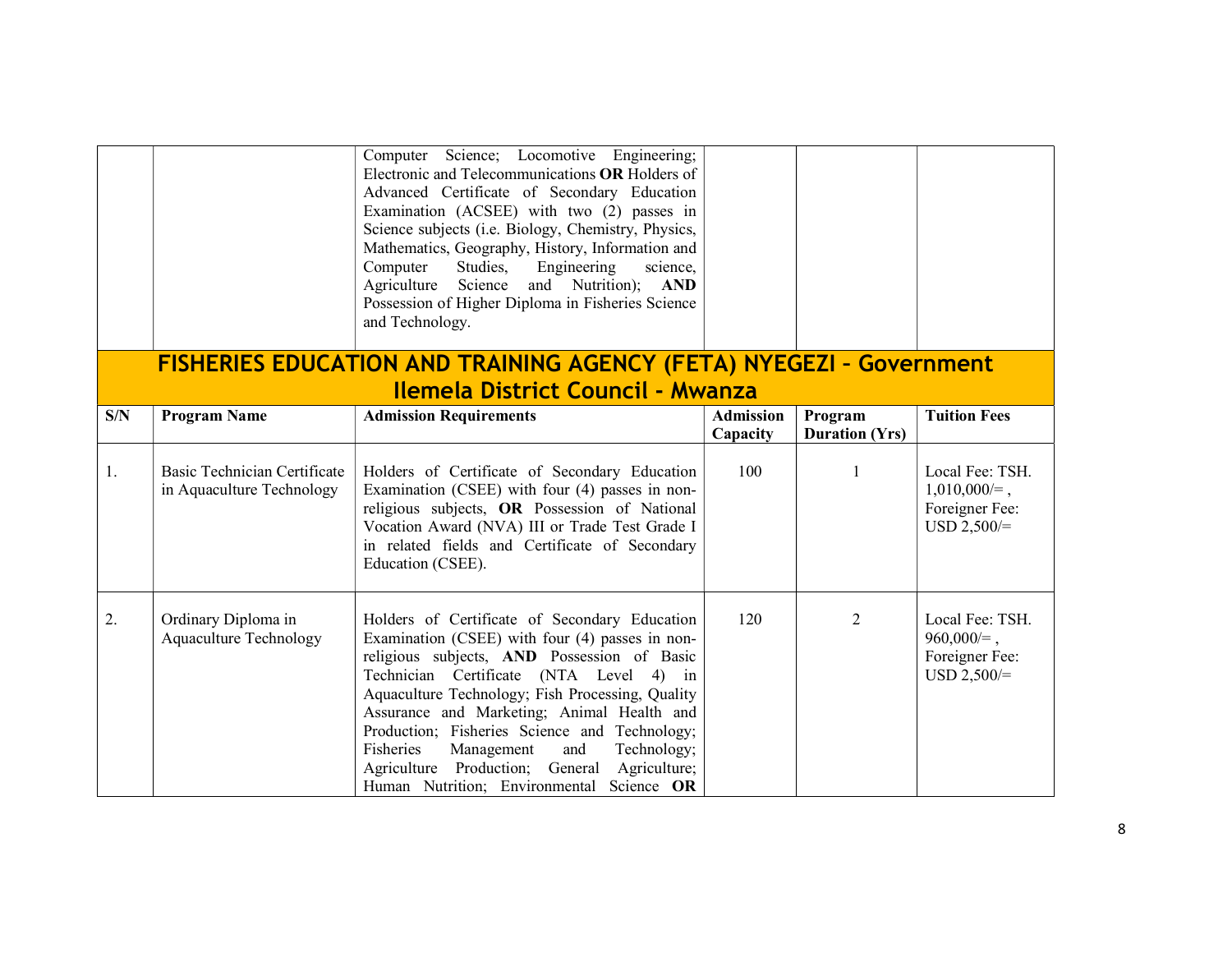|    |                                                                               | Holders of Advanced Certificate of Secondary<br>Education Examination (ACSEE) with one<br>Principle pass in Science Subjects and Subsidiary<br>Pass.                                                                                                                                                                                                                                                                                                                                                                                                                                                                                             |     |   |                                                                       |
|----|-------------------------------------------------------------------------------|--------------------------------------------------------------------------------------------------------------------------------------------------------------------------------------------------------------------------------------------------------------------------------------------------------------------------------------------------------------------------------------------------------------------------------------------------------------------------------------------------------------------------------------------------------------------------------------------------------------------------------------------------|-----|---|-----------------------------------------------------------------------|
|    |                                                                               |                                                                                                                                                                                                                                                                                                                                                                                                                                                                                                                                                                                                                                                  |     |   |                                                                       |
| 1. | <b>Basic Technician Certificate</b><br>in Fisheries Science and<br>Technology | Holders of Certificate of Secondary Education<br>Examination (CSEE) with four (4) passes in non-<br>religious subjects; including three passes in<br>Science subjects (i.e. Biology, Chemistry, Physics,<br>Mathematics, Geography, History, Information and<br>Engineering<br>Computer<br>Studies,<br>Science,<br>Agriculture Science and Nutrition) OR Possession<br>of National Vocation Award (NVA) III or Trade<br>Test Grade I in related fields and Certificate of<br>Secondary Education (CSEE).                                                                                                                                         | 80  | 1 | Local Fee: TSH.<br>$1,010,000 =$ ,<br>Foreigner Fee:<br>$USD 2,500/=$ |
| 2. | Ordinary Diploma in<br>Fisheries Science and<br>Technology                    | Holders of Certificate of Secondary Education<br>Examination (CSEE) with four (4) passes in non-<br>religious subjects; AND Possession of Basic<br>Technician Certificate (NTA Level 4) in Fisheries<br>Science and Technology; Aquaculture Technology;<br>Fish Processing, Quality Assurance and Marketing;<br>Animal<br>Health and Production;<br>Fisheries<br>Management and Technology;<br>Agriculture<br>Production; General Agriculture; Human Nutrition;<br>Environmental Science OR Holders of Advanced<br>Certificate of Secondary Education Examination<br>(ACSEE) with one Principle pass in Science<br>Subjects and Subsidiary Pass. | 100 | 2 | Local Fee: TSH.<br>$960,000 =$ ,<br>Foreigner Fee:<br>$USD 2,500/=$   |
|    |                                                                               |                                                                                                                                                                                                                                                                                                                                                                                                                                                                                                                                                                                                                                                  |     |   |                                                                       |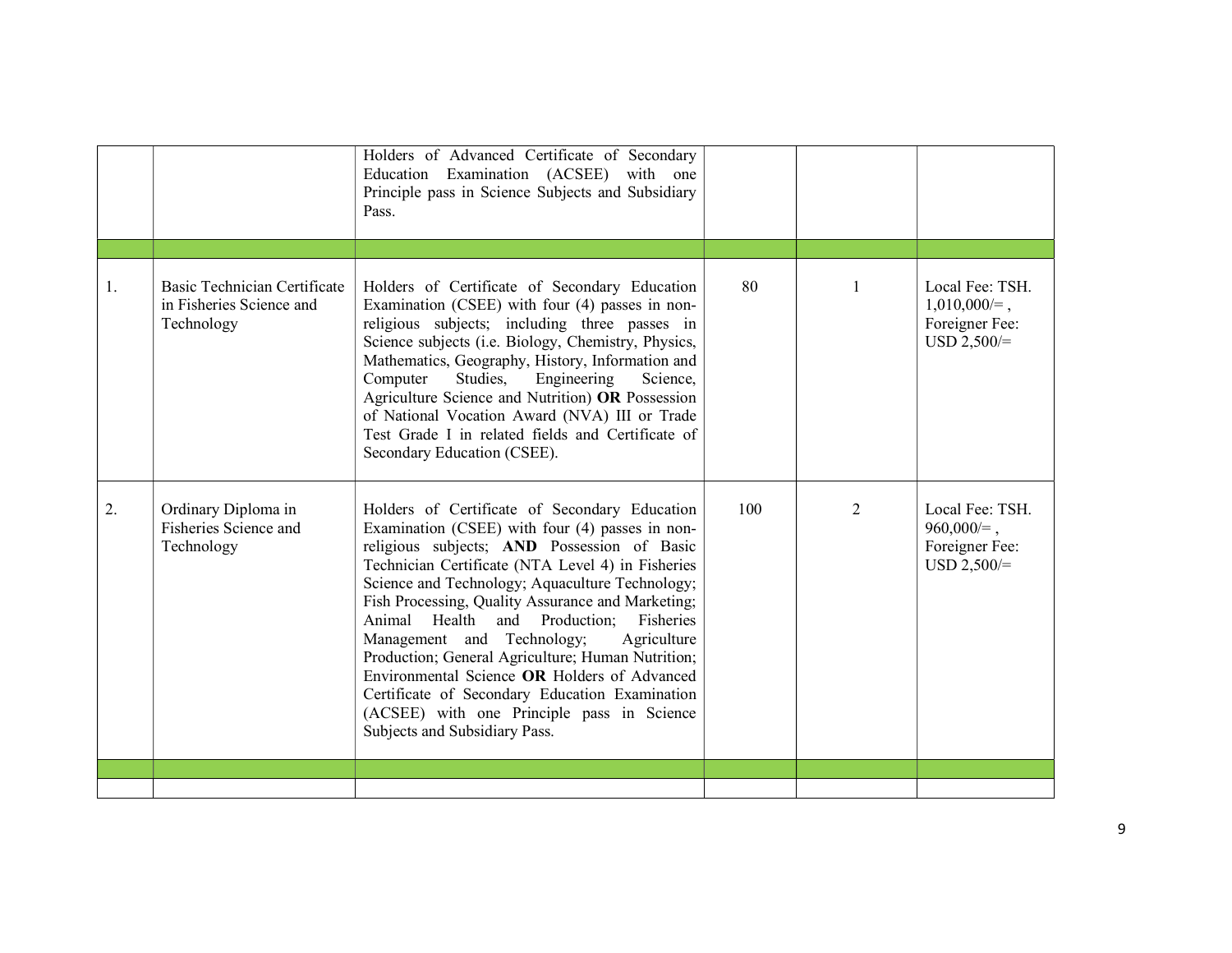| 1.  | Basic Technician Certificate<br>in Fisheries Management<br>and Technology | Holders of Certificate of Secondary Education<br>Examination (CSEE) with four (4) passes in non-<br>religious subjects; including three passes in<br>Science subjects (i.e. Biology, Chemistry, Physics,<br>Mathematics, Geography, History, Information and<br>Studies,<br>Engineering<br>Computer<br>science,<br>Agriculture science and Nutrition) OR Possession<br>of National Vocation Award (NVA) III or Trade<br>Test Grade I in related fields and Certificate of<br>Secondary Education (CSEE).                                                                                                                                   | 80                           |                                  | Local Fee: TSH.<br>$1,010,000 =$ ,<br>Foreigner Fee:<br>$USD 2,500/=$ |
|-----|---------------------------------------------------------------------------|--------------------------------------------------------------------------------------------------------------------------------------------------------------------------------------------------------------------------------------------------------------------------------------------------------------------------------------------------------------------------------------------------------------------------------------------------------------------------------------------------------------------------------------------------------------------------------------------------------------------------------------------|------------------------------|----------------------------------|-----------------------------------------------------------------------|
| 2.  | Ordinary Diploma in<br>Fisheries Management and<br>Technology             | Holders of Certificate of Secondary Education<br>Examination (CSEE) with four (4) passes in non-<br>religious subjects; AND Possession of Basic<br>Technician Certificate (NTA Level 4) in Fisheries<br>Management and Technology; Fisheries Science<br>and Technology; Aquaculture Technology; Fish<br>Processing, Quality Assurance and Marketing;<br>Animal Health and Production;<br>Agriculture<br>Production; General Agriculture; Human Nutrition;<br>Environmental Science OR Holders of Advanced<br>Certificate of Secondary Education Examination<br>(ACSEE) with one Principle pass in Science<br>Subjects and Subsidiary Pass. | 100                          | 2                                | Local Fee: TSH.<br>$960,000 =$ ,<br>Foreigner Fee:<br>$USD 2,500/=$   |
|     |                                                                           | FISHERIES EDUCATION AND TRAINING AGENCY (FETA) Kibirizi KIGOMA - Government                                                                                                                                                                                                                                                                                                                                                                                                                                                                                                                                                                |                              |                                  |                                                                       |
|     |                                                                           | <b>UJIJI District Council - KIGOMA</b>                                                                                                                                                                                                                                                                                                                                                                                                                                                                                                                                                                                                     |                              |                                  |                                                                       |
| S/N | <b>Program Name</b>                                                       | <b>Admission Requirements</b>                                                                                                                                                                                                                                                                                                                                                                                                                                                                                                                                                                                                              | <b>Admission</b><br>Capacity | Program<br><b>Duration (Yrs)</b> | <b>Tuition Fees</b>                                                   |
| 1.  | <b>Basic Technician Certificate</b><br>in Aquaculture Technology          | Holders of Certificate of Secondary Education<br>Examination (CSEE) with four (4) passes in non-<br>religious subjects, OR Possession of National                                                                                                                                                                                                                                                                                                                                                                                                                                                                                          | 100                          | 1                                | Local Fee: TSH.<br>$1,010,000 =$ ,<br>Foreigner Fee:                  |